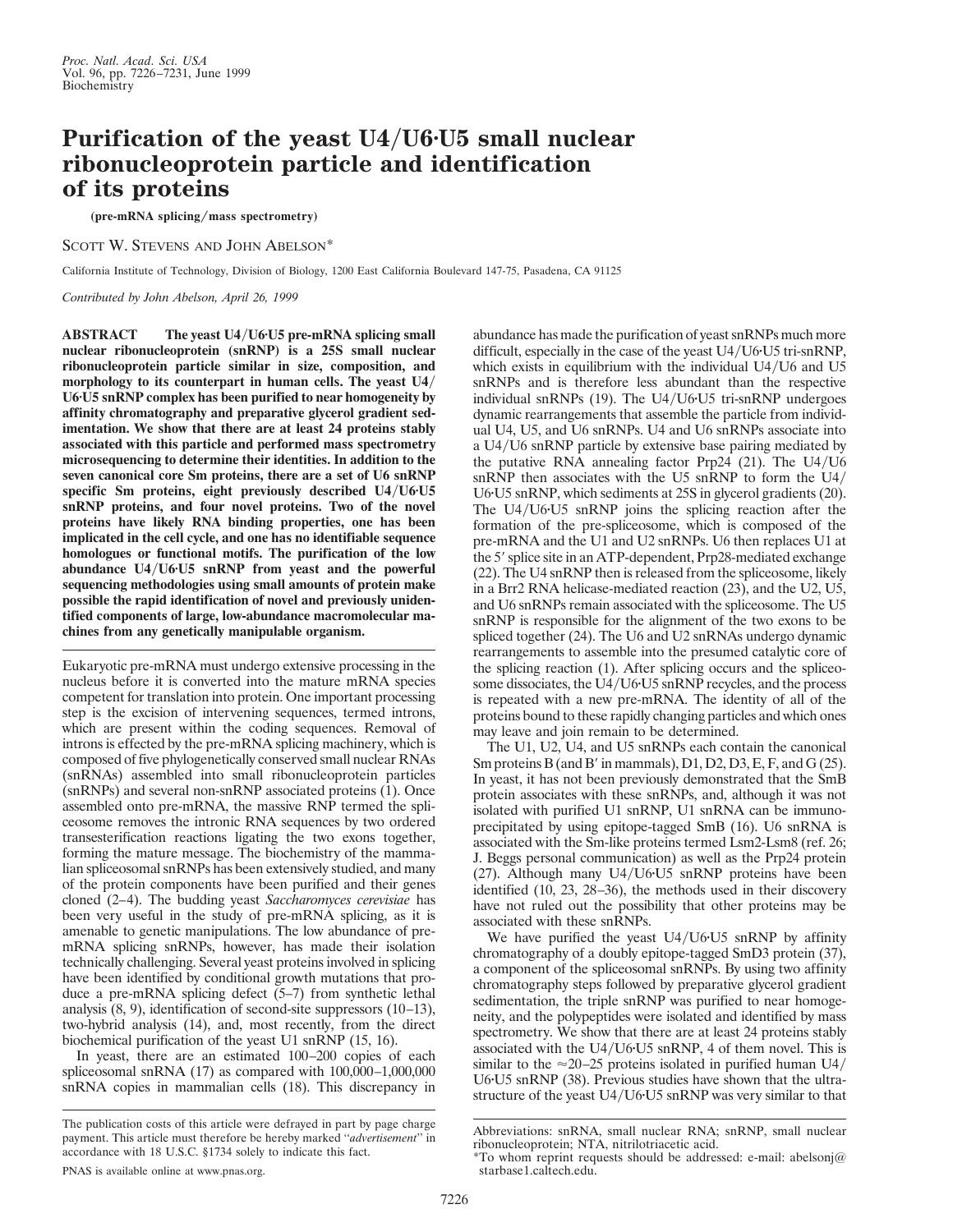of the human  $U4/U6$  $U5$  snRNP (20), indicating that a similar protein complement is likely. Tandem mass spectrometry is proving to be a powerful and concise means of identifying the components of low abundance macromolecular complexes from organisms whose genomes have been sequenced.

## **MATERIALS AND METHODS**

**Yeast Strains, Plasmids, and Molecular Biology.** Yeast strain JWY2445 (37) *MAT***a** *his1* leu2-1 trp1- $\Delta$ 101 ura3-52 smd3 $\Delta$ 1::LEU2 + YCp50-SMD3 was kindly provided by John Woolford (Carnegie Mellon University). Plasmid pSmD3–28 contains an octahistidine epitope followed by two tandem repeats of the polyoma Py epitope (39) at the extreme C terminus of the SmD3 polypeptide introduced by a two step PCR cloning procedure. Plasmid pSmD3–28 was introduced by lithium acetate transformation (41) of strain JWY2445, and transformants were selected by using synthetic yeast medium plates lacking tryptophan. Plasmid shuffle to remove the wild-type YCp50-SmD3 plasmid was performed on synthetic yeast medium lacking tryptophan and containing 5-fluoroorotic acid to create strain YSS201. Bacterial manipulations were according to standard procedures (42). All enzymes were purchased from New England Biolabs or prepared in this laboratory, chemicals were purchased from Sigma, and media ingredients were from Difco.

Yeast Growth and Extract Preparation. Strain YSS201 was grown in a 200-liter fermentor in yeast extract/peptone/dextrose medium at 30 $^{\circ}$ C to OD at  $\approx$  3.0 and was harvested in a continuous flow centrifuge. The cell paste was suspended 1:1 (wt/vol) in buffer A (10 mM Hepes, pH 7.9/10 mM KCl) and was extruded into liquid nitrogen. Extracts were prepared by liquid nitrogen homogenization in a Waring blender essentially as described (43) and were dialyzed into the buffer used to perform the chromatography.

**Affinity Chromatography and Glycerol Gradient Sedimentation.** Antibody affinity matrix was prepared by using supernatant from hybridoma cell line AK6967 grown in serum free medium II (GIBCO/BRL). Cell supernatant was incubated for 2 hr with Protein-G Sepharose (Amersham Pharmacia) and was crosslinked with dimethylpimelimidate as described by the manufacturer. Antibody was conjugated to the matrix at a concentration of 1 mg/ml bed volume of resin. Extract dialyzed against buffer D50 or D250 [buffer D  $(20 \text{ mM Hepes, pH } 7.9/8\%)$ glycerol/10 mM  $\beta$ -mercaptoethanol/0.5 mM phenylmethylsulfonylfluoride/1  $\mu$ g/ml leupeptin/1  $\mu$ g/ml pepstatin) containing 50 or 250 mM KCl] was passed over the affinity resin at a flow rate of 5 ml/hr, was washed with 15 column volumes of buffer D50 or D250, and was eluted with 5 column volumes of buffer D50 or D250 containing 100  $\mu$ g/ml HPLC-purified peptide EYMPME (synthesized at the Caltech Polymer Synthesis Facility, Pasadena, CA) to compete for antibody binding. Ni–nitrilotriacetic acid (NTA) (Qiagen) chromatography was performed on the antibody affinity chromatography eluate. After loading, the column was washed with 15 column volumes of buffer D containing 15 mM imidazole. Elution of snRNPs from the Ni-NTA matrix was effected by incubation with buffer D containing 100 mM imidazole. Linear glycerol gradients (10–30% gradients) were prepared at various KCl concentrations in 20 mM Hepes (pH 7.9),  $1.5 \text{ mM MgCl}_2$ , 0.01% Nonidet P-40, 10 mM  $\beta$ -mercaptoethanol,  $1 \mu g/ml$  leupeptin, and  $1 \mu g/ml$  pepstatin and were sedimented at 29,000 rpm for 24 hr at 4°C in a Beckman SW41 rotor. RNA and protein were isolated as described (20) and were stored at  $-80$ °C.

**RNA Analysis, Protein Analysis, and Mass Spectrometry.** RNA was analyzed on 5% polyacrylamide (19:1), 8.3 M urea, and  $1\times$  TBE (90 mM Tris/64.6 mM boric acid/2.5 mM EDTA, pH 8.3) gels and was stained with silver (44). RNA markers were purchased from Ambion. Proteins were separated on  $12\%$  SDS/ PAGE gels prepared as described (45). Protein markers were purchased from NOVEX (San Diego). Proteins were stained with Coomassie blue R-250 (GIBCO/BRL) and were excised from the SDS/PAGE gels. Protease digestion and sample preparation for nano-electrospray MS/MS mass spectrometry were performed as described (46, 47).

## **RESULTS**

**Purification of Total Yeast Spliceosomal snRNPs.** By placing an epitope tag at the SmD3 C terminus that consists of an octahistidine sequence followed by two repeats of an epitope from a polyoma viral protein (39), we were able to purify all of the spliceosomal snRNPs in two steps. First, whole cell extract was passed over an immunoaffinity column to enrich for the epitope tag on the SmD3 protein. Elution was achieved by the incubation of the resin with a molar excess of the epitope in peptide form. A second affinity purification was performed to remove contaminating proteins that copurified on the antibody matrix: The antibody column eluate was passed over a 0.3–0.5 ml Ni-NTA column, was washed extensively, and was eluted by addition of 100 mM imidazole.

Single affinity chromatography by using either the antibody resin or the Ni-NTA resin did not yield a snRNP fraction of sufficient purity. Using Ni-NTA chromatography alone resulted in the retention of  $\leq 5\%$  of the snRNPs. Inclusion of two separate blocks of eight consecutive histidine residues was not sufficient to compete for the large number of polyhistidine containing proteins present in yeast (data not shown). In the first lane of Fig. 1*B*, the bulk proteins eluted from the antibody affinity column are shown. The major band at  $\approx 84$  kDa is the His4 protein as determined by mass spectrometry. This protein does not contain sequences related to the antibody epitope but copurifies nonetheless. In Fig. 1*B*, lane 2, the bulk proteins from a subsequent Ni-NTA chromatography step are shown. The His4 band as well as other likely contaminating minor bands are no longer present; however, many of the proteins remain.



FIG. 1. Total RNA and protein eluted from affinity chromatography purification. (*A*) Total RNA from the Ni-NTA elution step. Ten micrograms of total snRNPs from the Ni-NTA eluate were phenol-extracted, and RNA was precipitated with ethanol. Resuspended RNA was run on a 5% polyacrylamide gel and was stained with silver. Positions of U1, U2, U4, U5L, U5S, and U6 snRNAs are shown. (*B*) Total protein from each step of the affinity purification. The organic phase of the phenol extractions from 10  $\mu$ g of protein from the  $\alpha$ -Py (lane 1) and Ni-NTA (lane 2) chromatography steps was precipitated with acetone, and recovered proteins were run on a  $12\%$  SDS/PAGE gel. Positions of the epitopetagged SmD3 protein and the contaminant His4 are indicated.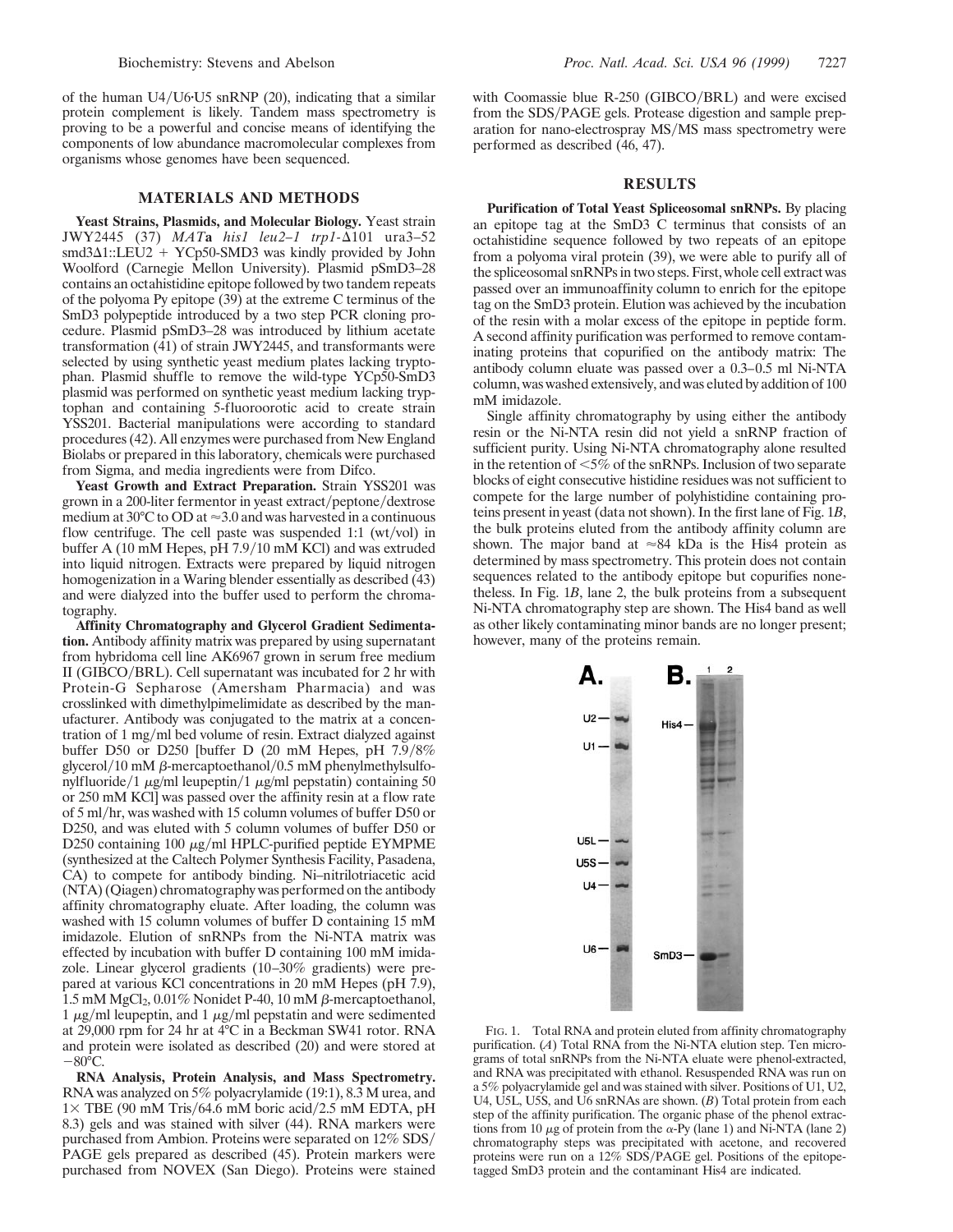The RNA species eluting from the Ni-NTA column are shown in Fig. 1*A*. Note the absence of contaminating tRNA and rRNA in this fraction. The identity of the snRNAs was confirmed by primer extension of the bulk RNA with primers corresponding to individual RNAs yielding products of a defined length (data not shown). For reasons that are not well understood,  $\approx 50-60\%$  of the U1 and U2 snRNPs are present in the antibody column flow through whereas the  $U4/U6$  and  $U5$  snRNPs appear to be quantitatively bound in this step (data not shown). It is possible that either the epitopes on the SmD3 protein are not as readily accessible in these snRNPs, or perhaps the snRNAs in the flow-through are not fully assembled snRNPs.

Purification of the U4/U6<sup>·</sup>U5 snRNP. The low abundance of the yeast  $U4/U6$ <sup>t</sup> $U5$  snRNP necessitated the pooling of five purifications to obtain enough material to perform mass spectrometric sequencing of the proteins. A total of 750 ml of yeast whole cell extract was passed over five 1-ml antibody affinity columns (150 ml of splicing extract each) and was eluted with buffer D50 containing 100  $\mu$ g/ml competitor peptide. The eluates then were passed over five 0.5-ml Ni-NTA columns and were eluted with buffer D50 containing 100 mM imidazole. A total of  $350 \mu$ g of total spliceosomal snRNPs was layered onto 16 10–30% glycerol gradients. Fractions 22–25 (measured from the top) always contained the U4/U6·U5 snRNP with minor amounts of U1 and U2 snRNP (Fig. 2*A*). Densitometric analysis of serial dilutions of these fractions showed that the  $U4/U6$   $U5$  snRNAs



FIG. 2. Glycerol gradient purification of the U4/U6·U5 snRNP. (*A*) RNA extracted from fractions 22–27 from a 10–30% glycerol gradient was run on a 5% polyacrylamide gel and was stained with silver. Positions of the snRNAs are indicated. (*B*) Proteins associated with the U4/U6·U5 snRNP. Proteins from 64 glycerol gradient fractions were precipitated with acetone, were run on a 12% high TEMED SDS/PAGE gel, and were stained with Coomassie blue. Positions of the 24 stably associated U4/U6·U5 snRNP proteins are indicated.

were present in  $>100$ -fold molar excess over the U1 or U2 snRNPs.

Fractions 22–25 of the 16 gradients were phenol extracted, and the organic phase was precipitated with acetone. The precipitated proteins were resuspended in SDS/PAGE gel loading buffer and were separated electrophoretically on a 12% high-TEMED gel (45). In Fig.  $2B$ , the proteins of the yeast U4/U6<sup> $\cdot$ </sup>U5 snRNP are indicated. The  $24$  proteins identified in the yeast U4/U6·U5 snRNP are listed in Table 1. The minor contaminating band migrating at 35-kDa between Prp4 and Snu23 is glyceraldehyde-3-phosphate dehydrogenase isoforms 1, 2, and 3, the bulk of which occurs at the top of the gradient (data not shown). This protein represents 20% of the total soluble protein in yeast (48) and also was found to be a contaminant in the U1 snRNP purification protocol (15). Two possible explanations for the copurification of this enzyme with the U1 and  $U4/U6U5$ snRNPs are (*i*) nonspecific interaction with the carbohydrate based matrices involved in the affinity purification steps and/or (*ii*) nonspecific interaction with the many phosphate moieties in the U4, U5, and U6 snRNAs. The other minor contaminating bands were not analyzed by mass spectrometry, but, by size, some can be correlated to the known U1 snRNP proteins, which are likely to be present as shown by RNA analysis of the fractions used (Fig. 2*A*).

Mass Spectrometry Identification of Purified U4/U6<sup>*v*</sup>U5 **snRNP Proteins.** We analyzed all of the proteins extracted from the SDS/PAGE gels slices by nano-electrospray tandem mass spectrometry. After in-gel digestion with trypsin, the peptide fragments were extracted from the gel matrix and were separated by HPLC. The individual peptides were identified by mass and were isolated and fragmented. An example is shown in Fig. 3. The 1,158-dalton tryptic peptide from Brr2 was isolated (Fig. 3*A*) and fragmented by high energy collision with argon gas. The resulting fragments were analyzed in a second mass spectrometer (Fig. 3*B*) and the B and  $Y''$  ions corresponding to the fragmented masses from the N and C termini, respectively, were determined. The protein sequence PDISSD was determined by inverting the sequence shown in Fig. 3*B* because these ions correspond to single amino acid truncations from the C terminus. The peptide sequence tags derived from all of the analyzed peptides were compared against a theoretical trypsin digestion of all of the proteins in the OWL database (Rockefeller Univ., New York). For each of the U4/U6·U5 snRNP proteins, a single yeast ORF could be identified. This procedure was repeated for all of the  $U4/$ U6·U5 snRNP proteins.

**All Canonical Sm Core Proteins of Spliceosomal snRNPs Are Present in the Yeast U4/U6<sup>·</sup>U5 snRNP.** Many of the lower molecular weight proteins in the U4/U6<sup>-</sup>U5 snRNP (Fig. 2*B*) correspond to the Sm core proteins present in spliceosomal snRNPs. The D1, D2, D3, E, F, and G polypeptides are all present in the  $U4/U6$ <sup>t</sup> $U5$  snRNP, as was shown to be the case in the U1 snRNP (15). Note that the SmD3 protein is shifted to a higher relative molecular weight because of the presence of the affinity tag. The SmB protein, which was not stoichiometrically represented in the purified U1 snRNP (16), is present in the U4/U6·U5 snRNP. It appears by Coomassie blue staining to be present in twice the amount of closely migrating proteins, as SmB should be stably associated with both the U4 and U5 snRNPs.

**A Set of U6-Specific Sm Proteins Are Present in the Yeast U4**y**U6**z**U5 snRNP.** U6 snRNA does not contain a canonical Sm binding site for the assembly of the Sm core onto the RNA (49). It does, however, have a set of proteins similar to the canonical Sm proteins (J. Beggs personal communication). The Lsm4/Uss1 polypeptide has been shown to associate with the U6 snRNP (26) and is present in the isolated  $U4/U6$ · $U5$  snRNP. The mass of the protein in the band indicates that it is likely to be present in one copy per  $U4/U6$ <sup>t</sup> $U5$  snRNP. Lsm2, Lsm5, Lsm6, and Lsm8 were not visible by Coomassie staining of the gel but were fortuitously identified as proteins comigrating with the canonical Sm protein bands. Lsm3 and Lsm7 were not identified in this analysis because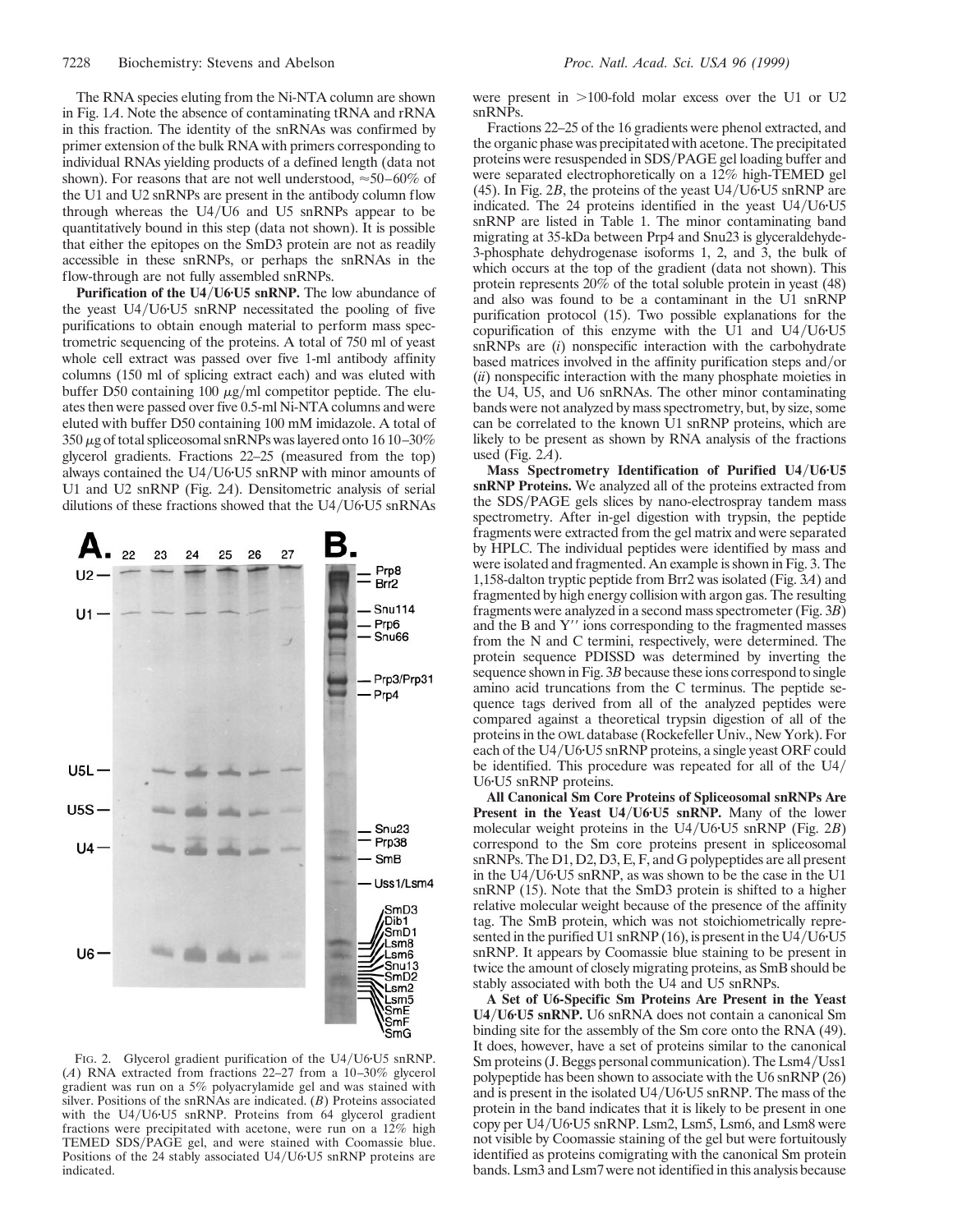| Table 1. |  | Mass spectrometric identification of U4/U6 U5 snRNP proteins |  |  |  |  |  |
|----------|--|--------------------------------------------------------------|--|--|--|--|--|
|----------|--|--------------------------------------------------------------|--|--|--|--|--|

|                   | Predicted      | <b>SGD ORF</b> | No. of peptides |                             |
|-------------------|----------------|----------------|-----------------|-----------------------------|
| Protein name      | molecular mass | name           | sequenced       | Putative homology/functions |
| Prp8              | $280$ kDa      | <b>YHR165C</b> | 8               | Unknown                     |
| Brr2              | 246 kDa        | <b>YER172C</b> | 25              | RNA helicase                |
| Snu114            | 114 kDa        | YKL173W        | 19              | <b>GTPase</b>               |
| Prp6              | $104$ kDa      | YBR055C        | 18              | Zinc finger/TPR             |
| Snu <sub>66</sub> | 66 kDa         | <b>YOR308C</b> | 13              | Unknown                     |
| Prp31             | 56 kDa         | YGR091W        | 8               | Spliceosome assembly        |
| Prp3              | 56 kDa         | YDR473C        | 11              | Spliceosome assembly        |
| Prp4              | 52 kDa         | <b>YPR178W</b> | 8               | WD repeats                  |
| Prp38             | 28 kDa         | YGR075C        | 4               | snRNP stability             |
| Snu23             | 23 kDa         | YDL098C        | 10              | Zinc finger                 |
| SmB               | 22 kDa         | <b>YER029C</b> | 4               | Sm motifs                   |
| Uss1/Lsm4         | 21 kDa         | <b>YER112W</b> | 4               | Sm motifs                   |
| Dib1              | $17$ kDa       | <b>YPR082C</b> | 6               | Cell cycle                  |
| SmD1              | 16 kDa         | YGR074W        | 3               | Sm motifs                   |
| Lsm8              | 15 kDa         | YJR022W        | 1               | Sm motifs                   |
| SmD3              | 15 kDa         | <b>YLR147C</b> | 4               | Sm motifs                   |
| Lsm6              | 14 kDa         | YDR378C        | 1               | Sm motifs                   |
| Snu13             | 13 kDa         | YEL026W        | 4               | Nh <sub>p2</sub> homology   |
| SmD2              | $12$ kDa       | <b>YLR275W</b> | 6               | Sm motifs                   |
| Lsm2              | 11 kDa         | YBL026W        | 3               | Sm motifs                   |
| Lsm5              | 10.4 kDa       | <b>YER146W</b> | 2               | Sm motifs                   |
| SmE               | 10.4 kDa       | <b>YOR159C</b> | 2               | Sm motifs                   |
| SmF               | 9.6 kDa        | <b>YPR182W</b> | 2               | Sm motifs                   |
| SmG               | 8.5 kDa        | YFL017W-A      | 2               | Sm motifs                   |

SGD, Saccharomyces Genome Database (Stanford, CA); TPR, tetratrico-peptide repeat.

we did not analyze the regions of the gel in which they migrated. Indeed, tagged Lsm3 or Lsm7 extracts co-immunoprecipitate U4, U5 and U6 snRNAs, indicating their presence in the  $U4/U6$ <sup>ture</sup> snRNP (J. Beggs, personal communication).

Proteins Previously Shown to Associate with U4/U6<sup>·</sup>U5 **snRNP.** The Prp8, Brr2, and Snu114 proteins are known to associate with the U5 as well as the  $U4/U6$ <sup>t</sup>U5 snRNP. Prp8, which is calculated to have a molecular mass of 280 kDa migrates at  $\approx$ 260 kDa, Brr2 (calculated molecular mass = 246 kDa) migrates aberrantly at  $\approx$  205 kDa, and Snu114 (calculated molecular mass  $= 114$  kDa) migrates normally. Five additional proteins have been shown to be associated with the  $U4/U6$ <sup>ture</sup> snRNP. The Prp6, Prp31, Prp3, Prp4, and Prp38 proteins migrate close to their predicted molecular mass (104, 56, 56, 52, and 28 kDa, respectively; refs. 28–30, 35, and 36). The ability of this technique to identify Prp31 and Prp3 in a single band demonstrates that, if other proteins were comigrating, they likely would have been identified.

**Novel Proteins Associated with the U4/U6<sup>·</sup>U5 snRNP.** Four novel proteins were isolated in the gradient purified U4/U6·U5 snRNP. In keeping with the nomenclature for other isolated snRNP proteins, the novel  $U4/U6$ · $U5$  snRNP proteins have been designated Snu (SNUrp associated) proteins with the corresponding molecular weight. Snu66 is a novel 66-kDa protein that migrates aberrantly at  $\approx 80$  kDa. There are sequence homologues in humans and *C. elegans* with homology constrained to the N and C termini. There are, however, no identifiable functional sequence motifs. Snu23 is a 23-kDa protein that migrates aberrantly at 30 kDa. Snu23 contains a putative zinc finger motif, and there exist in the database weakly homologous proteins from human and fly containing regions of homology restricted to the zinc finger motif, but nothing that clearly resembles a Snu23 homologue. Dib1 is a 17 kDa protein that previously has been shown from budding yeast and fission yeast (50) to be a likely cell cycle component (see below). Its presence in stoichiometric amounts, along with the fact that it copurifies through two chromatography steps and sediments at 25S in a glycerol gradient, is good evidence that it is a  $U4/U6$  $U5$  snRNP component. The fourth novel protein associated with the  $U4/U6$ <sup>t</sup> $U5$  snRNP is a 13-kDa protein termed Snu13. There are homologues of this protein

present in several organisms (Fig. 4), all with a high degree of homology. Snu13 is homologous to the Nhp2 protein, a basic protein with homology to ribosomal proteins (51), indicating that Snu13 may have RNA binding capacity. Indeed, Nhp2 is a component of the H BOX/ACA motif small nucleolar RNPs, suggesting that Snu13 and Nhp2 may have a similar function in their respective RNPs.

## **DISCUSSION**

**Purification of the Yeast U4/U6<sup>***v***U5</sup> snRNP. We have purified** the yeast  $U4/U6U5$  snRNP to near homogeneity and have identified 24 proteins that copurify through two affinity chromatography steps and cosediment with the U4, U5, and U6 snRNAs in glycerol gradients. Isolation of  $U4/U6$ <sup>t</sup> $U5$  snRNP at 50 mM KCl or 250 mM KCl produced essentially identical results (data not shown) with only minor variations in the abundance of some proteins. The identification by mass spectrometry of the known proteins Prp8, Brr2, Snu114, Prp6, Prp3, Prp31, Prp4, Prp38, and the core Sm proteins indicates that this purified 25S complex is indeed the yeast  $U4/U6$ <sup>t</sup> $U5$  snRNP. At least some of the faintly staining protein bands present in these fractions are likely to be U1 and U2 snRNP proteins (Fig. 2*A*). Because of the absence of any mass spectrometric data indicating the proteins identified in this study are known U1 or U2 snRNP proteins, it is likely that the novel proteins we have identified are indeed associated with the  $U4/U6$ <sup>t</sup> $U5$  snRNP.

Purified human U4/U6·U5 snRNP also contains  $\approx$  20–25 proteins. The human Prp8 homologue (52), the Brr2 homologue (32), the Snu114 homologue (33), the Prp3 and Prp4 homologues (4, 53), and the Sm core proteins (54) all have been shown to be associated with the human  $U4/U6$ <sup>t</sup> $U5$  snRNP. It will be very interesting to see whether the remaining uncharacterized human U4/U6·U5 snRNP proteins correspond to any of the new proteins identified in this study.

**U6 Specific Sm Proteins.** The Lsm proteins are Sm-like proteins associated with U6 snRNA. Although we have not identified a complete set of Lsm2-Lsm8, the two that were not identified by mass spectrometry have been shown by others to immunoprecipitate U4/U6·U5 snRNP (refs. 26 and 49; J.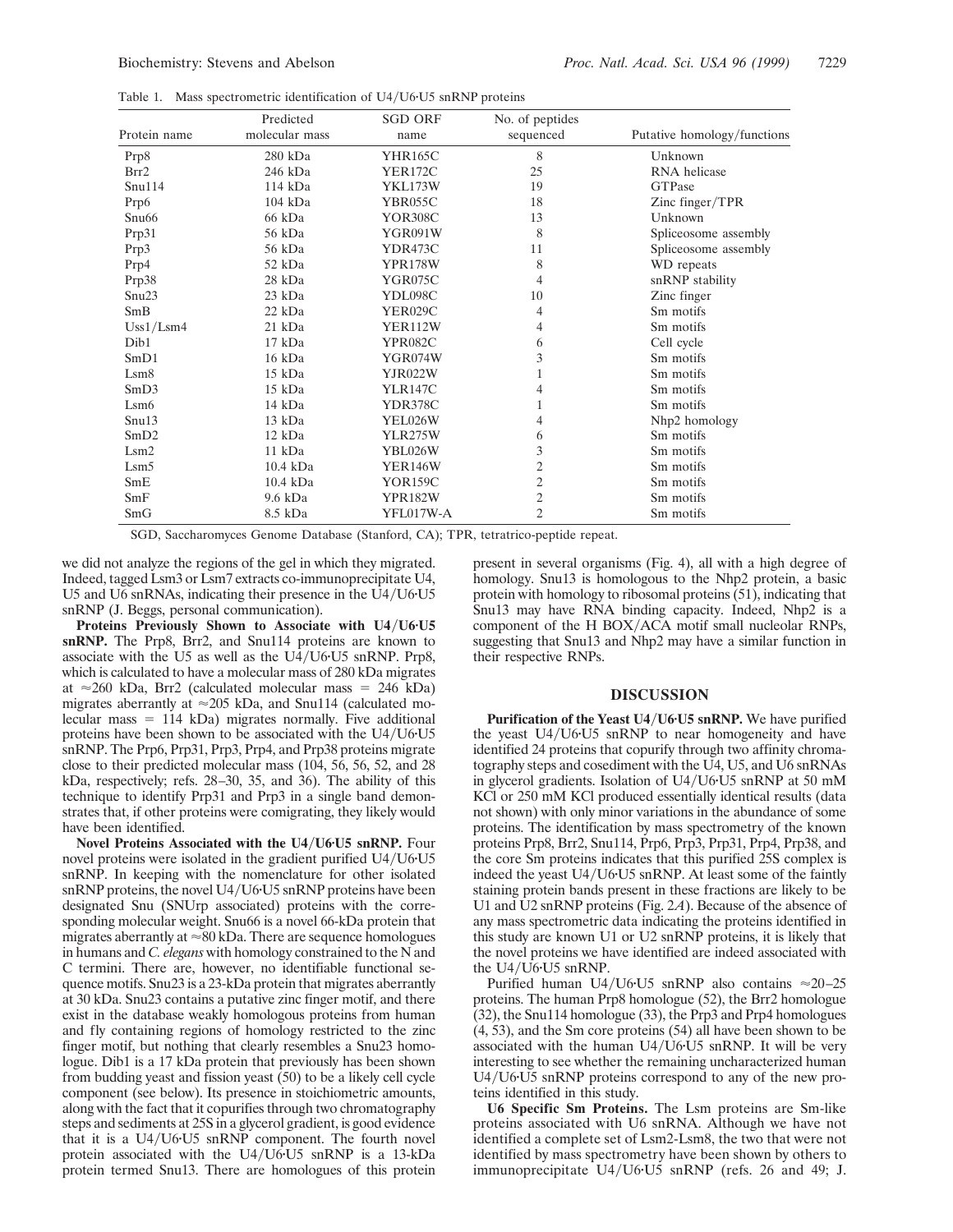Beggs personal communication). Further studies should show whether these U6 Sm proteins are as stably bound to U6 snRNA as the canonical Sm proteins are to their snRNAs, as well as the sequence to which the U6 Sm core binds.

Four Novel Proteins Are Associated with the Yeast U4/U6<sup>*v*</sup>U5</sub> **snRNP.** We have identified four new proteins in the purified  $U4/U6$ <sup>t</sup>U5 snRNP. The inessential Snu66 does not have any known homologues or any sequence motifs that would allow us to speculate as to what its function may be. There are, however, two similarly sized, uncharacterized proteins in the isolated human U4/U6·U5 snRNP to which it may correspond (38). As a completely unknown protein, further biochemical and genetic studies will help to gain insight into its function.

The essential Snu23 protein has a putative zinc finger domain, a common nucleic acid binding motif. Although this does not help to elucidate its function in the context of pre-mRNA splicing, it demonstrates that it likely interacts with either a snRNA or the pre-mRNA.

Dib1 is a 17-kDa yeast protein previously shown to be essential in budding yeast (50). An incomplete human homologue exists in the database, but its exact size remains unknown. Because there exist two potential human  $U4/U6$ <sup>U</sup>U<sub>5</sub> snRNP proteins of similar size that are as yet uncharacterized, it is possible that the human homologue is also associated with the U4/U6·U5 snRNP. The isolation of Dib1 in the yeast  $U4/U6$  $U5$  snRNP poses far more questions that it answers. In fission yeast, its homologue *dim1* was isolated as a second-site mutation that reduced the restrictive temperature of a *cdc2* mutation. This implicated the fission yeast gene product in the cell cycle, and, indeed, the depletion of this protein leads to lethal arrest in G2. Many connections have been found in fission yeast between pre-mRNA processing and the cell



FIG. 3. Mass spectrometry microsequencing spectrum from a Brr2 peptide. (*A*) Representative spectrum from an  $\approx$ 1,158-Da tryptic peptide derived from *Brr*2. (*B*) MS/MS mass spectrometry analysis of fragmented 1,158-Da peptide. Masses calculated for the resulting ions were correlated to the entire nonredundant protein database. The labeled mass peaks for the Y'' ions represent the protein sequence PDISSD from the Brr2 protein corresponding to amino acids 958–963.



FIG. 4. Snu13 is highly conserved from yeast to man. Sequences with high degrees of identity to budding yeast Snu13(sc) were found from *Schizosaccharomyces pombe* (Snu13sp), *C. elegans*(Snu13ce), and human (Snu13hs). Regions of homology also were found with budding yeast Nhp2. Sequences were aligned with the PILEUP program (GCG) and were aligned in BOXSHADE (K. Hofman and M. Baron, Chemin des Boveresses, Lausanne, Switzerland). Identical amino acids are shaded black, with similar amino acids shaded gray.

cycle (55, 56). For instance, the fission yeast pre-mRNA processing *prp8* gene (coding for a putative RNA helicase) is allelic with the cell cycle *cdc28* gene (57). Overexpression of a portion of the fission yeast *prp4* gene leads to a cell cycle defect (58). In budding yeast, the *PRP20* gene first was characterized as a temperaturesensitive mutant with a defect in pre-mRNA splicing (59). Further analysis showed that this mutation has pleiotropic effects ranging from improper mRNA 3' end formation and mRNA transport defects to mitotic and chromosome condensation defects in fission yeast and mammalian homologues. It functions biochemically in nuclear trafficking as the Ran guanosine release factor (60). Alleles of *PRP8* and *PRP22* in budding yeast also have been shown to have cell cycle phenotypes (61, 62) but are clearly involved in pre-mRNA splicing as well. It is difficult to separate these effects to determine which are primary and which are secondary. The demonstration that Dib1 is an integral U4/U6·U5 snRNP component is good evidence that, in this case, its primary function may be in pre-mRNA splicing, with the cell cycle phenotypes arising from secondary effects. A likely hypothesis is that some genes coding for cell cycle components contain introns; the inability to splice these pre-mRNAs during the critical juncture in their expression in the cell cycle would make the production of its gene product impossible, thereby arresting the cells at that point in the cell cycle. Further biochemical and genetic analysis will need to be done to demonstrate what the role of Dib1 is in pre-mRNA splicing.

The fourth novel protein identified in this study has been termed Snu13. Although its function has not yet been determined, it is essential, and homologues from fission yeast, worm, and man exist in the database (Fig. 4). Because of the extensive identity of protein sequence, it is likely that these are functional homologues, and, indeed, there exist similarly sized proteins in the human  $U4/U6$ <sup>t</sup> $U5$  snRNP. Because there is homology to the highly basic Nhp2 protein, which itself is a snRNP component that has homology to two ribosomal subunits, it is possible that this is an RNA binding protein. Further studies should shed light on what the function of this protein is and with which proteins or RNAs it interacts.

**Proteins Absent from the U4/U6<sup>·</sup>U5 snRNP.** Two proteins previously shown to be associated with the  $U4/U6$ <sup>t</sup> $U5$  snRNP were not identified in this study. Prp18 is a 25-kDa protein known to be associated with the U5 snRNP and incorporated into the yeast  $U4/U6$ <sup>t</sup> $U5$  snRNP (63) and with the human U4/U6·U5 snRNP (64). Spp381 is a 34-kDa protein that was identified as a suppressor of *prp38–1* and also has been shown to be associated with the  $U4/U6$ <sup>U</sup> $5$  snRNP. Prp18 antiserum immunoprecipitated U4, U5, and U6 snRNAs at salt concentrations up to 200 mM, and hemagglutinin-tagged Spp381 immunoprecipitated U4, U5, and U6 snRNAs at salt concentrations up to 100 mM. By comparison, the  $U4/U6$  and